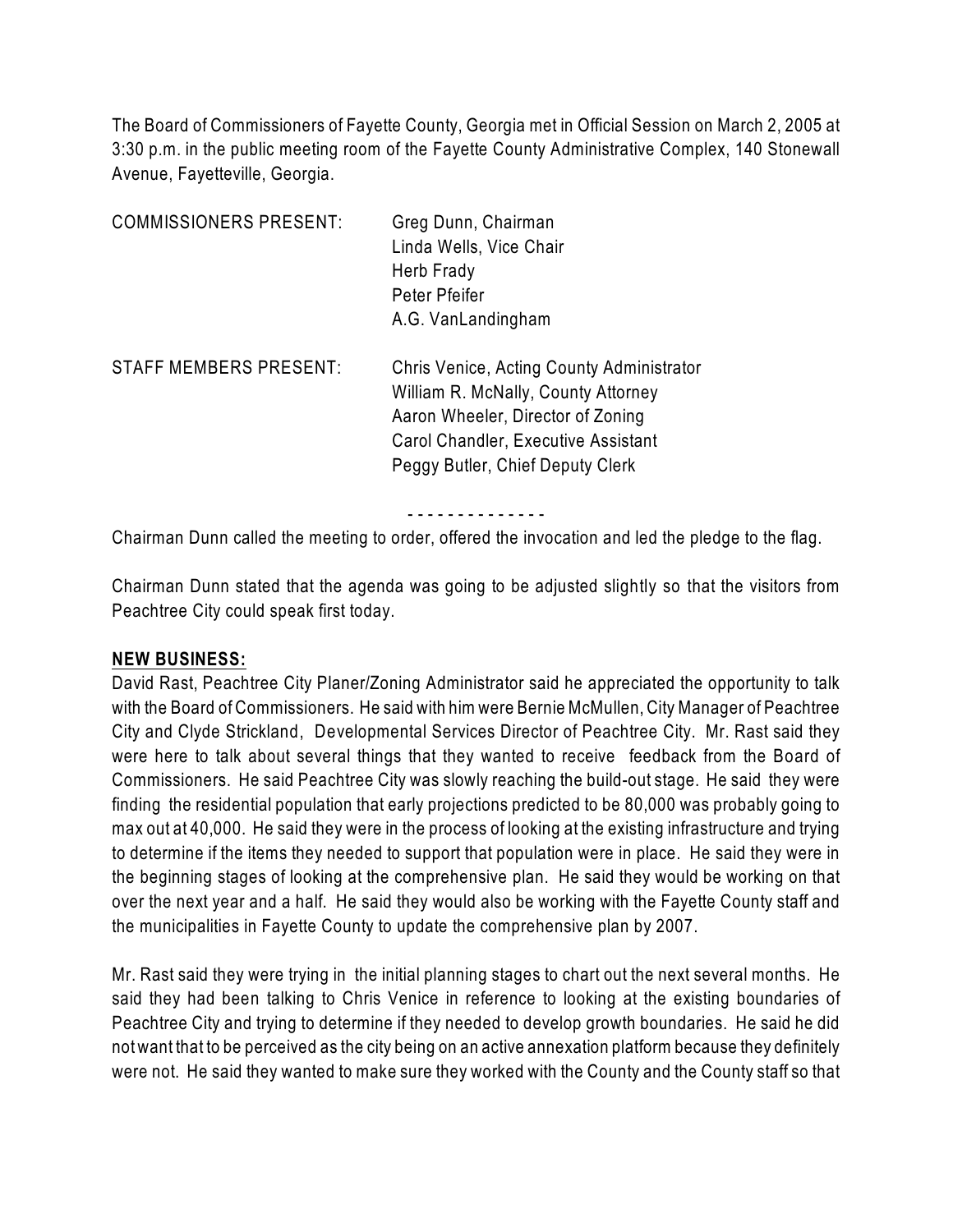if there were areas that may or may not need to be annexed into the city that they would present those to the staff and make sure that their plan agreed with the plan that the County was developing.

Mr. Rast said they were also looking at the West Village in Peachtree City. He said that was the area between Highway 74 and Coweta County. He said about four years ago the City Council hired a consultant to come in and work with property owners in the area and they were able to get all the property owners to buy into this plan as far as helping to develop it. He said what they came up with was a village on that acreage with a density of about 1700 residential units. He said that annexation was ultimately denied.

Mr. Rast said now they were looking at several subdivisions that had been approved and developed within the City off of MacDuff Parkway. He said they all had access onto MacDuff Parkway with a single exit onto Highway 54. He said when the widening of Highway 54 was completed next year, that would improve that situation somewhat. He said they were also looking to find another exit for that area. He said through the years, in the earlier master plans, there was an extension of what was called the West Side Connector and the Line Creek Parkway and is known today as MacDuff Parkway. Mr. Rast said there was a developer, John Wieland Homes, who had submitted a plan and purchased property in that area and has brought that to the Peachtree City City Council asking that it be considered for annexation.

Mr. Rast said the past five to six years they had been operating under a moratorium on annexations and the council in office now did away with the moratorium and came up with a two step process to look at annexations. He said Wieland was stuck before getting to step one. He said Wielland presented proposals to Council on two occasions. He said in the last proposal they presented a density of 750 units. He said several council members thought that was more than what was needed. He said the question arose was if staff or the applicant had talked to the County. He said he, Bernie and Clyde had met with Chris Venice and understood that a decision could not be made now as to how reaction would be towards that annexation.

Mr. Rast said the Council had asked them to appear before the Commissioners today and present a history of what they were looking at and try and get feedback that they could take back for their consideration when the annexation request came back on their agenda.

Mr. Rast said there were options they had talked about from a staff level. He said one option was would the County consider developing a different land use and zoning regulations for that area as a part of their comprehensive plan update and leave the property within the County. He said another option would be if higher densities were available, and the acreage was suggested at one acre, would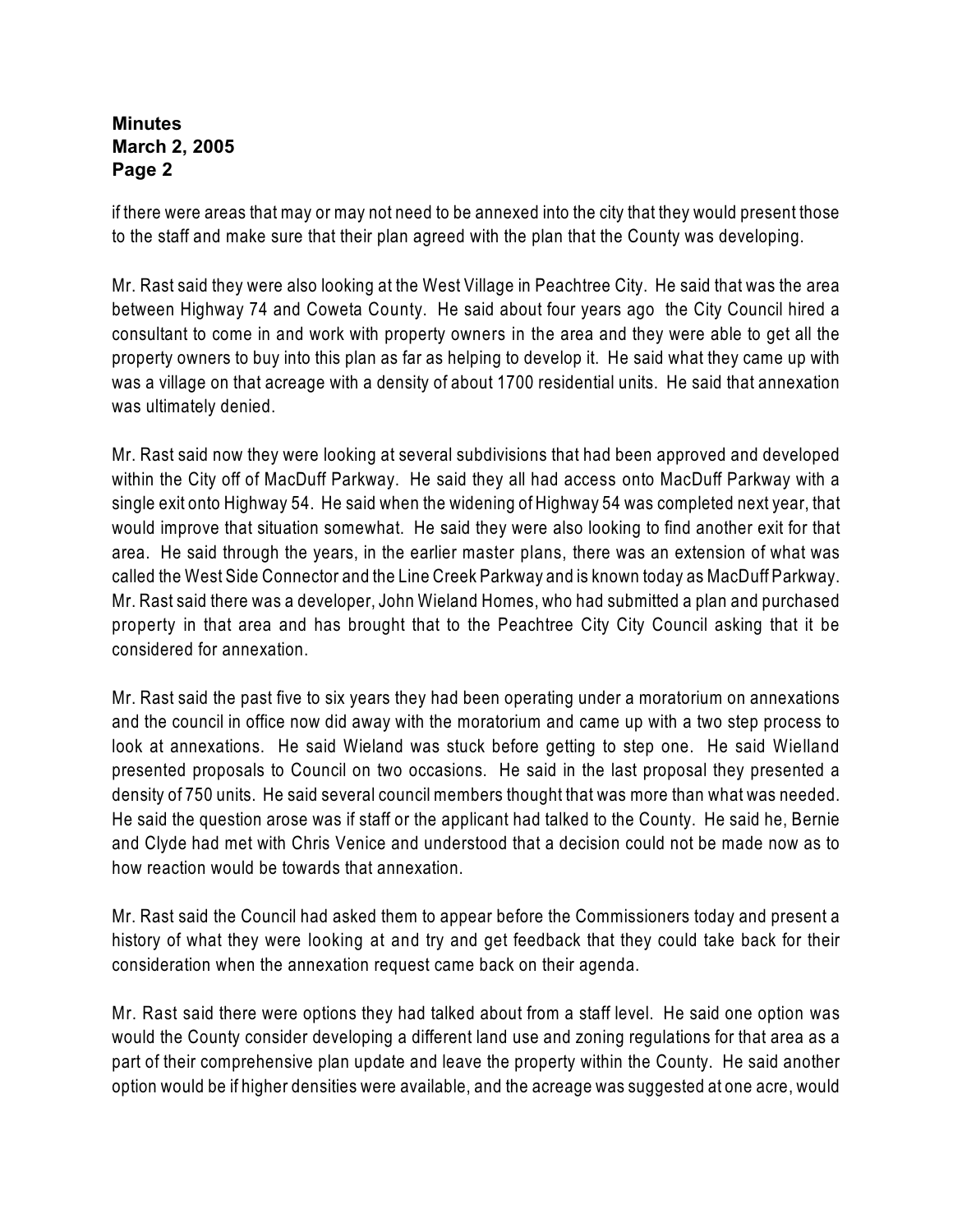this be favorable to the County. He said knowing that this had not formerly been presented to the Board, they would just like to get feedback and concerns from the Board that they could take back to the City Council.

Chairman Dunn said he had two questions. He asked if they wanted to know if the Board would consider a different land use and zoning, and a density of 360.

Mr. Rast said the acreage that Wieland had purchased was 360 acres in the County and 88 acres in Peachtree City. He said they were purposing of that 360 acres in the county, about 120 acres of that was in the flood plane and could not be developed. He said they were purposing to place 360 units on the remaining 240 acres. He said as a part of the application with the reduced acreage, they were purposing to extend MacDuff Parkway with an at-grade crossing by the Comcast building on Highway 74.

Commissioner VanLandingham asked Mr. Rast if they were aware that this had been in court and that two acre zoning was upheld in both the court and the appeals court. Mr. Rast said he was aware of that. Commissioner VanLandingham said they were very serious about defending the decision that was made by the former commission and as far as he could tell, there had not been anything that had happened to change his position. He said as it stood now, there could be 160 homes that could be legally constructed on that 360 acres.

Commissioner VanLandingham said on the annexation issue he understood that the Council was not actively seeking annexation. He said he remembered the moratorium that was in effect and he believed that some elected officials over there were discussing this even when the moratorium was in effect. He said to him that was actively seeking annexation. He said he would not consider any higher density than what it was zoned for.

Commissioner Frady said his comment was that no formal proposal was before the Board and he did not think he could address this, because there was nothing here to be addressed. He said they were waiting for someone to send something over so they could address it.

Commissioner Wells said her comments had been addressed.

Commissioner Pfeifer said he wanted to thank the Council for coming to the Board meeting and talking about this. He said he felt the basic intention was positive. He said what Commissioner Frady said was accurate in that they could not consider anything until they had a proposal. He said there was something he was puzzled about. He said there were entities that seemed to run around and go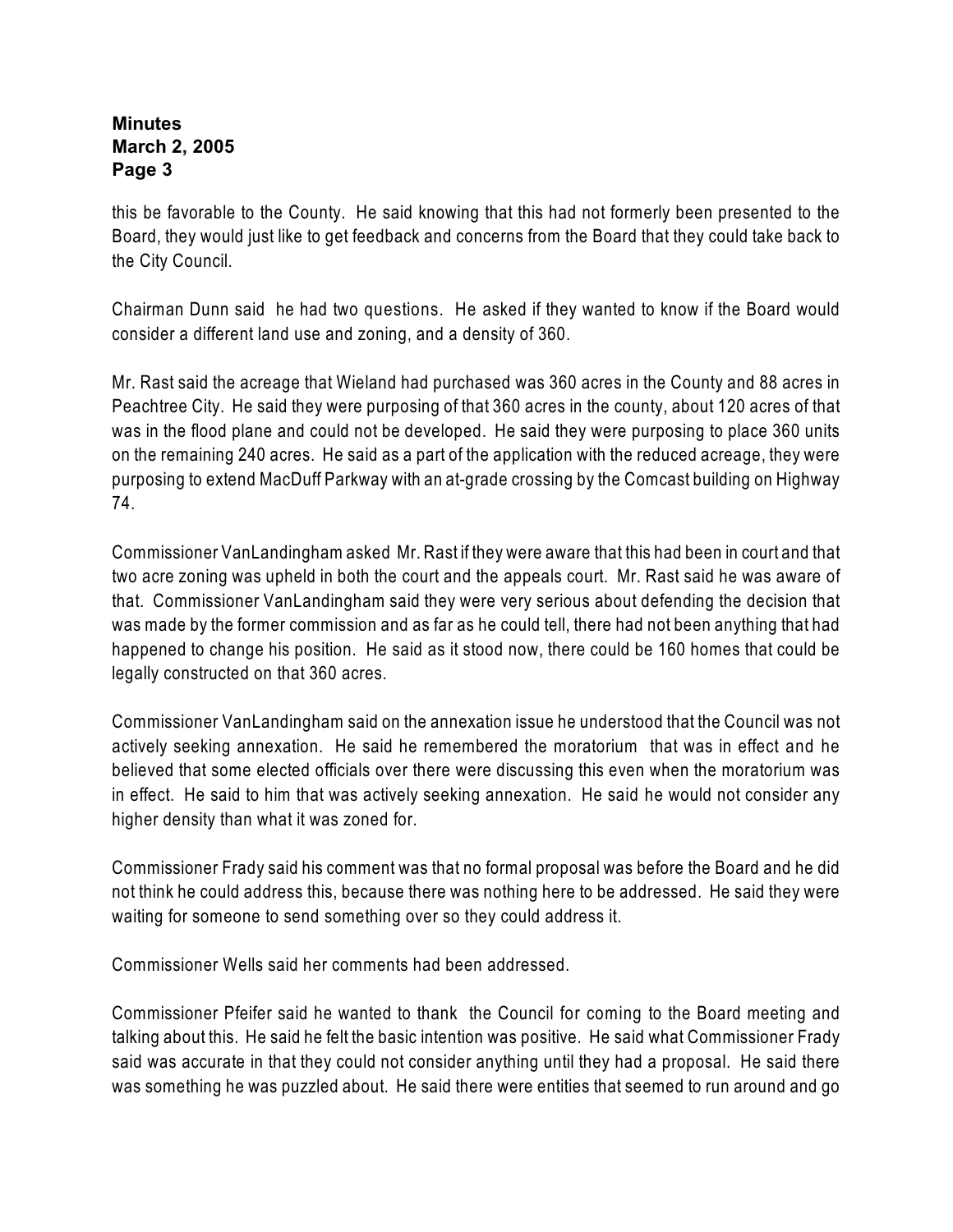their own way. He said a case in point was a traffic study that was just done and this road was not on that traffic study. He said he would like to know why but was not sure Mr. Rast could answer that question. He said this road should have been on that traffic plan and then there would be something to talk about financially.

Commissioner Pfeifer said he would concur that he would not go any higher than the current density.

Chairman Dunn said when he read in the paper that the council had asked Mr. Rast to speak before the Board he thought that was unusual to do at a public meeting. He said most of the time they could work with the elected officials without this kind of thing.

Chairman Dunn said Commissioner VanLandingham made several comments that he agreed with. He said one of the things was that they were serious when they went to court on this issue. He said they were not playing games with anyone. He said they understood how much wetlands were there before they ever did this. He said he believed the total number of houses was not 180 but 137 or 138 because of the wetlands and the two-acre minimum lot size.

Chairman Dunn said the density was defended at two levels of court. He said there was a good landuse plan and it was zoned properly by the law. He said the Board was very concerned about density. He said if an annexation request was brought in here the Board had options. He said they could object or not object based on legitimate land-use objections. He said obviously anything higher than what was defended in court would provide the Board with a land-use objection. He said the Board was not in the business of wasting tax payers' money. He said they believed there was presently too much in that area of Fayette County. He said the West Village was so crowded, and the roads around there were so crowded, and the Board could not seem to get certain things accomplished that could help. He said he thought the best thing for that whole area was to develop it with the legal density that now existed.

Chairman Dunn said there was also something called the conservation subdivision. He said if so desired everything could be put on one-acre lots and leave half of it in conservation and perpetuity. He said there were some variations he felt the Board could seriously consider but he did not feel this Board would consider increased density beyond what they had fought to preserve for Fayette County.

Commissioner Frady said he was curious about something that had nothing to do with the annexation. He said there was an article in the paper today questioning whether or not sewer would be available to that property.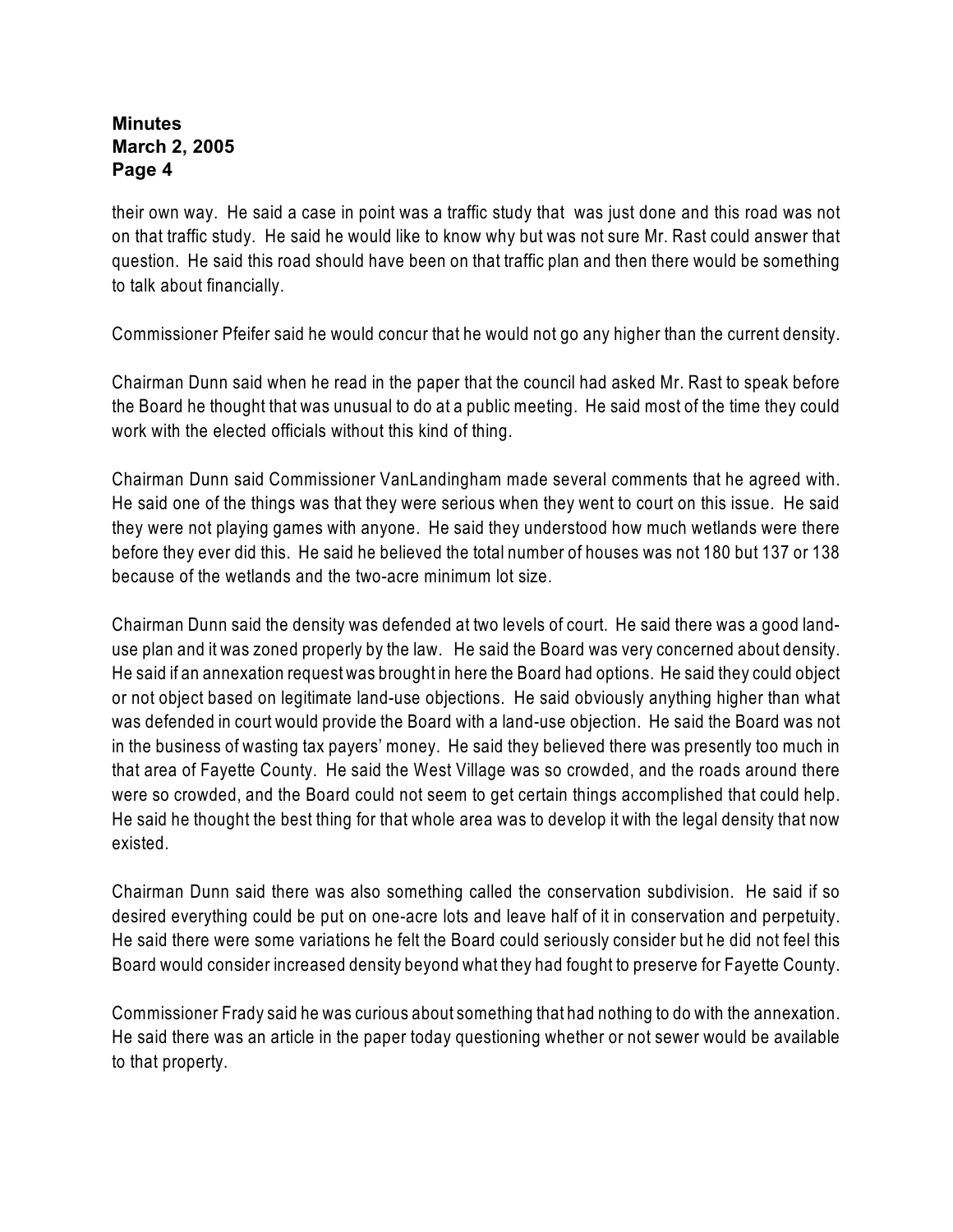David Rast said John Wieland and Dan Fields provided documentation from the Water and Sewer Authority. He said when Pathways initially owned that property they also owned the sewer system in Peachtree City. He said part of the agreement was when that property was developed that there were x number of taps that had been put aside for that property.

He said the lift station had been constructed. He said he felt that statement was not accurate. He said sewer could be available to that property if the developer wanted.

Commissioner Frady said he new that and knew it was made available when the contract was signed. He said he did see something in the paper and wondered why it was said.

Chairman Dunn said Mr. Wieland had been to this office and spoke with him. He said he told him basically what he had said tonight. He said maybe that was why it went from 750 to 360, but he did not know. He said he would stand firm as an individual commissioner for what had already been done.

Chairman Dunn asked Mr. Rast what kind of different land-use and zoning were they talking about, in particular the land-use. He asked if they were thinking they should change the land-use to something other than residential.

David Rast said he thought that was one of several options they had considered. He said he did not know if they would ask the County to amend their zoning or land-use based on what had been defended. He said Chris Venice had provided documentation from the court case and it was very clear how it was defended and the ruling of Judge Caldwell.

Chairman Dunn said he agreed with what was said earlier that they should be working together with what was on mutual boundaries. He said he was sad to hear that the council may be considering expansion in addition to the West Village. He said he did not think anyone expected that He said having said that, he thought the Board would not want to put zoning that was more intense on that land, i.e. commercial or industrial.

Chairman Dunn said they did appreciate them coming.

David Rast said it had been informational and that was why they were there. He said as they started the process of updating their comprehensive plan they would like to coordinate with the County and staff to address that.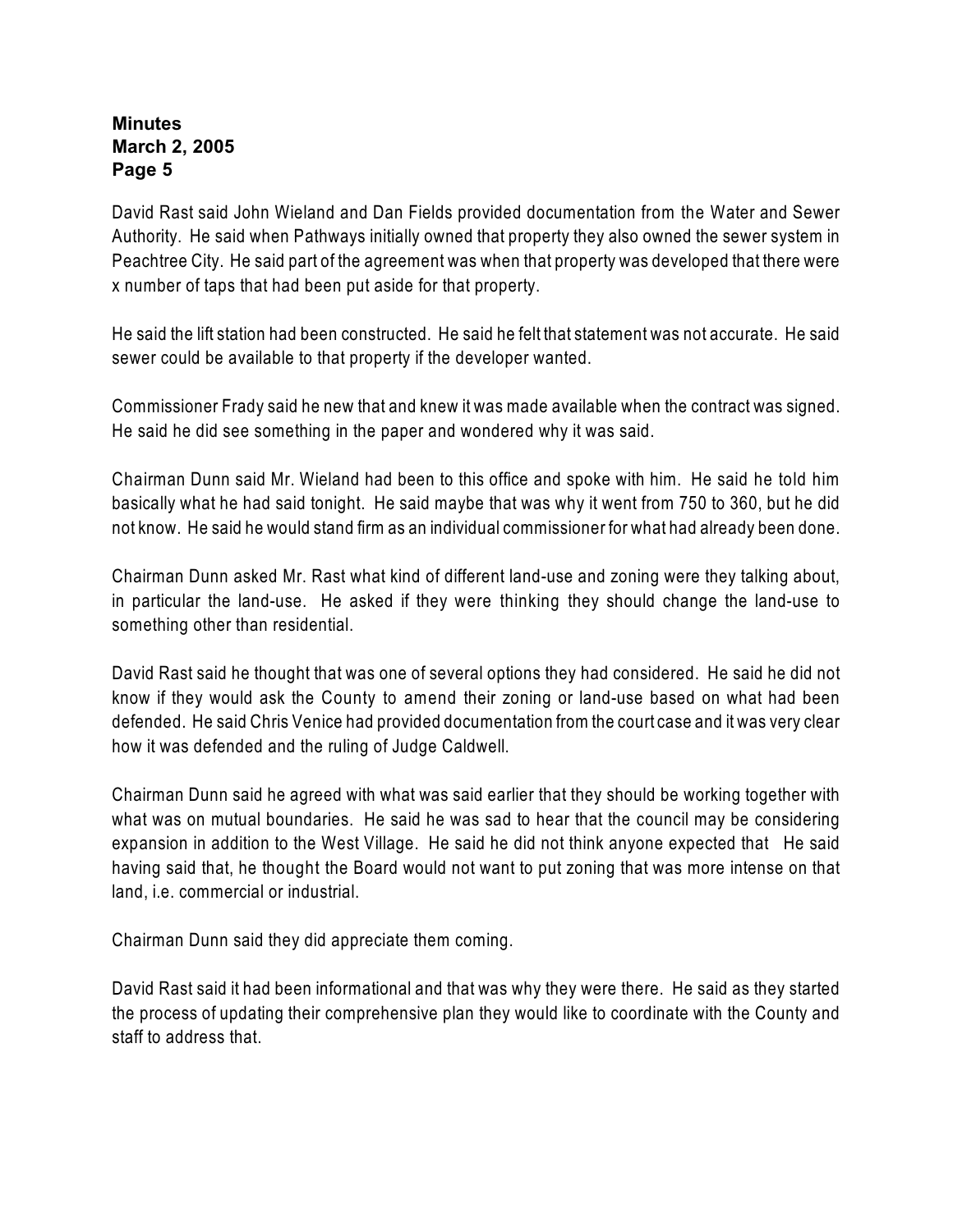Chairman Dunn said that was the way it should be. He said people read in the paper about the differences of opinion between an elected official in Peachtree City and some elected officials in Fayette County and he certainly hoped that did not trickle down to the staff. He said he had never seen evidence of that. He said staffs worked very well together and he thought that would always continue.

Commissioner VanLandingham said he had something he wanted Mr. Rast to carry back to Peachtree City. He said there had been articles in the paper that stated the Commission had made the statement that they would not cooperate with Peachtree City in anyway as long as three people were sitting on the council. He said he did not know of any person on the Board who had said that. He said past actions had limited what the Board was willing to do but the Board was willing to cooperate. He said he felt the Board had exhibited that. He said they were willing to work with Peachtree City but needed cooperation also.

Chairman Dunn said he wanted to reiterate that he had never heard any of the County staff complain about the staff in Peachtree City.

David Rast responded that was good to hear and they had enjoyed working with the County staff.

## **OLD BUSINESS:**

## **POLICY FOR USE OF COUNTY-OWNED BUILDINGS AND GROUNDS**:

Carol Chandler, Executive Assistant to the Board of Commissioners, said this item that had made its way to the agenda today has been discussed for over a year. She said a year ago the Board directed a letter to all County departments and Constitutional Officers stating the Board would be developing a policy for the use of the County's buildings and grounds. She said the letter stated that until the policy was developed, only the governing authority could authorize use of county-owned properties. She said all sites had been evaluated and now they were down to resolving some final difficult questions that still need consensus from the Board. She said she wanted to go over a list of questions concerning various uses of public facilities to see if there was still a consensus on items that existed earlier and to try to have the Board reach consensus on some uses not yet agreed upon.

Ms. Chandler began with the issue of fund-raising on county property, saying that for a long time the County had not allowed fund-raising events on the property other than those sponsored by the County or another government agency. She asked if the Board was still in agreement with this policy. The consensus of the Board was yes. Chairman Dunn reconfirmed that any fund-raising has to be affiliated with the government to be allowed. Ms. Chandler concurred.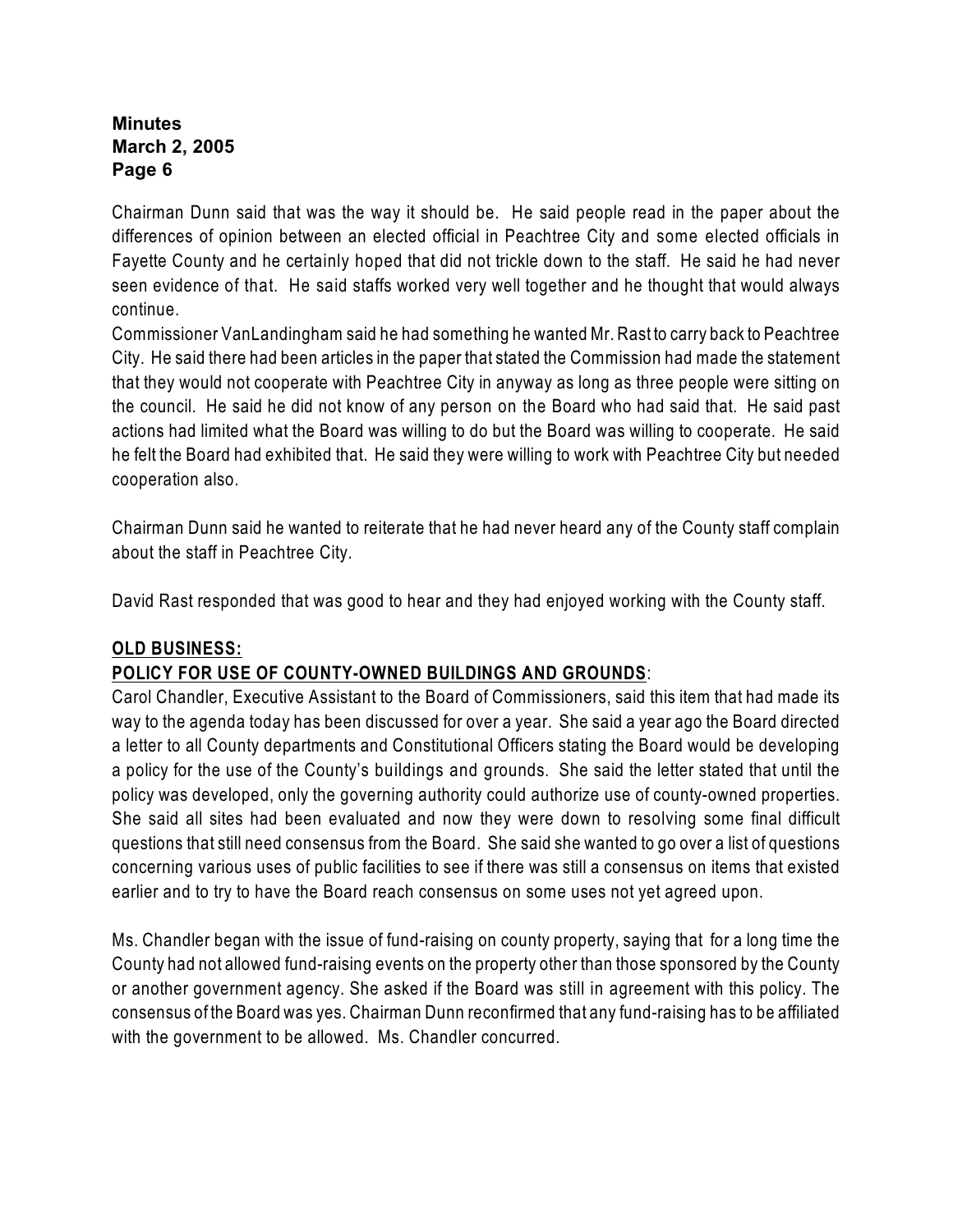Ms. Chandler said the next two items dealt with allowing sitting elected officials, including State and U.S. Senators and Representatives, to use the Public Meeting Chambers and/or in the Library Meeting Room for town hall meetings. She said the consensus of the Board had been yes for both locations and the Board once again agreed.

Ms. Chandler confirmed that the Board had agreed that they had no problem with allowing other governments to use the County facilities provided they agreed to the County guidelines having to do with hours, cleanup, access, etc. There was again consensus.

Ms. Chandler asked if the Board was in agreement with not allowing any uses at the Justice Center. The Board said they were in agreement with this.

Ms. Chandler said that in reference to the use of the Library Meeting Room, the Library did allow bonafide not-for-profit organizations to use the facility which may include some homeowners' associations. She said they did not allow regularly scheduled meetings of any club or organization. She said there was a rigid policy in place which had worked very well since the new Library had opened.

Chairman Dunn said he has seen in years past an occasional music recital at the Library. He said the ones he objected to were ones that were a part of a private teacher's business and not sponsored by the Library.

Commissioner Wells responded that clarifying the use of the room by not-for-profit groups would determine in the future whether or not a recital or concert could be held there.

Commissioner VanLandingham said he was comfortable in the way the Library had enforced its policy in the past.

Chairman Dunn asked if there was a fee to use the Library facility. Ms. Chandler said there was not.

Ms. Chandler asked the Board if a political party met the terms of the Library's policy, would they be allowed to use the Library's room for their meetings.

Chairman Dunn said he did not agree with allowing political parties to conduct their business on publicly-owned property. Commissioner Wells stated she also had a problem with that. Commissioner Pfeifer said he did not have a problem with it.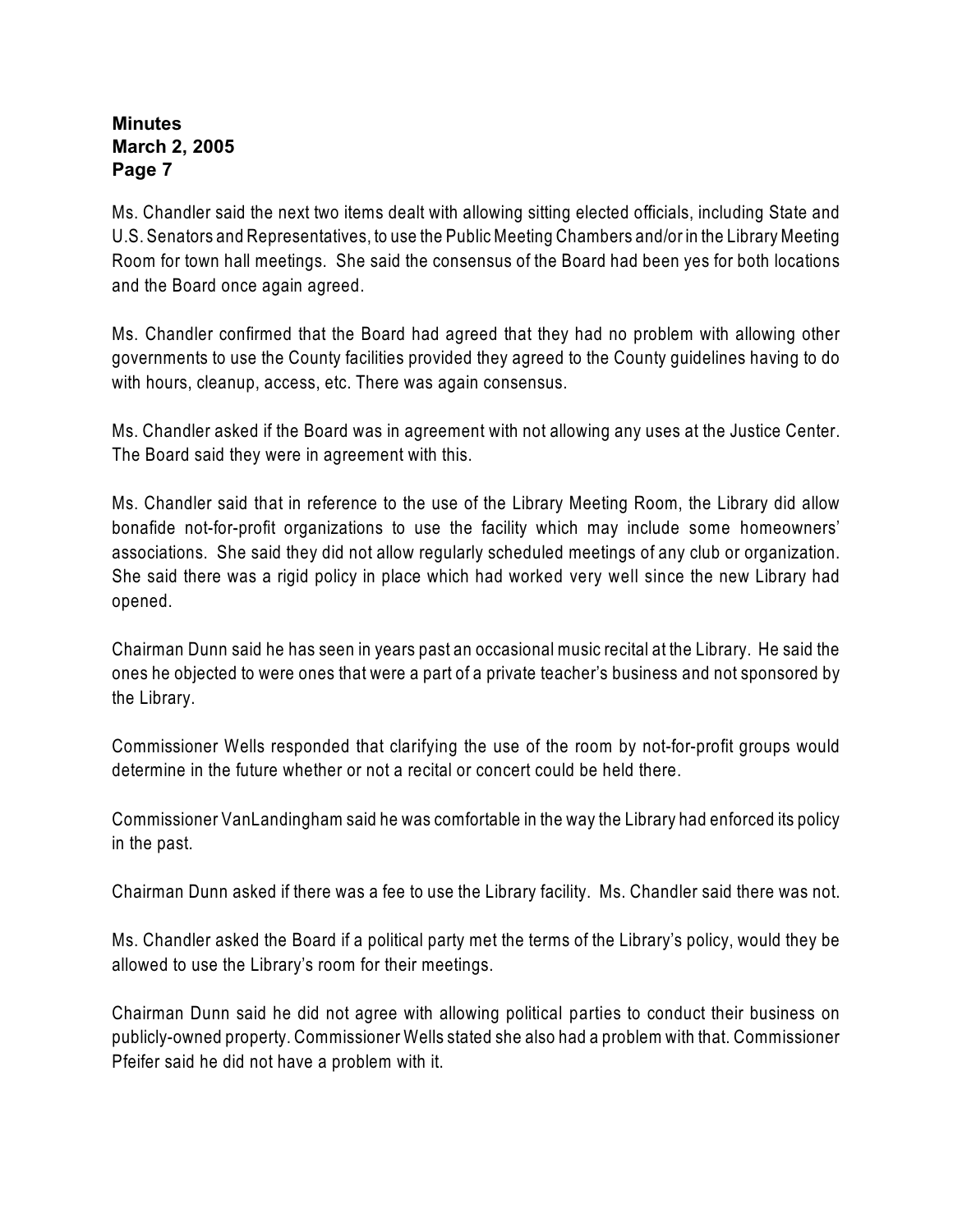Ms. Chandler clarified that no monthly meeting or regularly scheduled meeting could be scheduled for any organization under the Library's existing policy.

Chairman Dunn said the policy had to be specific. He said right now the Democratic Party used the Public Meeting Chambers for their monthly scheduled meeting. He said he was opposed to that, not because they were Democrats as he would likewise be opposed to the Republican Party using it as well, even though they had often used the Meeting Chambers in the past. He said there were also other political parties in the county besides the Democratic and Republican Parties and he did not think it was appropriate for political party business to be conducted in public facilities.

Ms. Chandler asked for further clarification of whether or not there was consensus on this issue and whether to apply the consensus to both the Library and the Public Meeting Chambers.

Commissioner Wells said she was opposed to either building being used by political parties of any kind to conduct their routine business meetings. Chairman Dunn said he was opposed. Commissioner VanLandingham said he did not have a problem with it. Commissioner Frady said he felt political parties should have their meetings elsewhere. Commissioner Pfeifer said he had no problem with it. Chairman Dunn said it was a 3-2 consensus in opposition to using either of the county's meeting rooms for political party meetings.

Ms. Chandler said the next item had to do with service clubs or other organizations sponsoring a political forum that would be open to the general public and would include all candidates in the Library Meeting Room. It was a 5-0 consensus of the Board for approval of this.

Ms. Chandler said the next item dealt with the Commissioners' Chambers (Public Meeting Room). She said they had typically limited use of it to governments. She asked the Board if that was still acceptable to them.

Commissioner VanLandingham said he had one concern. He said when Main Street held their Christmas and Spring events at the complex, if they were allowed in the Chambers there was nothing to stop people from going anywhere else in this building. He said he had a concern with anyone just being able to walk through county offices when the offices may be closed for business. He said the restrooms in the lobby in the center of the building were always open for public events so access to the restrooms near the Meeting Chambers shouldn't be necessary.

Chairman Dunn asked Ms. Chandler if did not this Board make a decision not to allow Main Street in the Public Meeting Room but would open the restrooms in the lobby if there was an event in the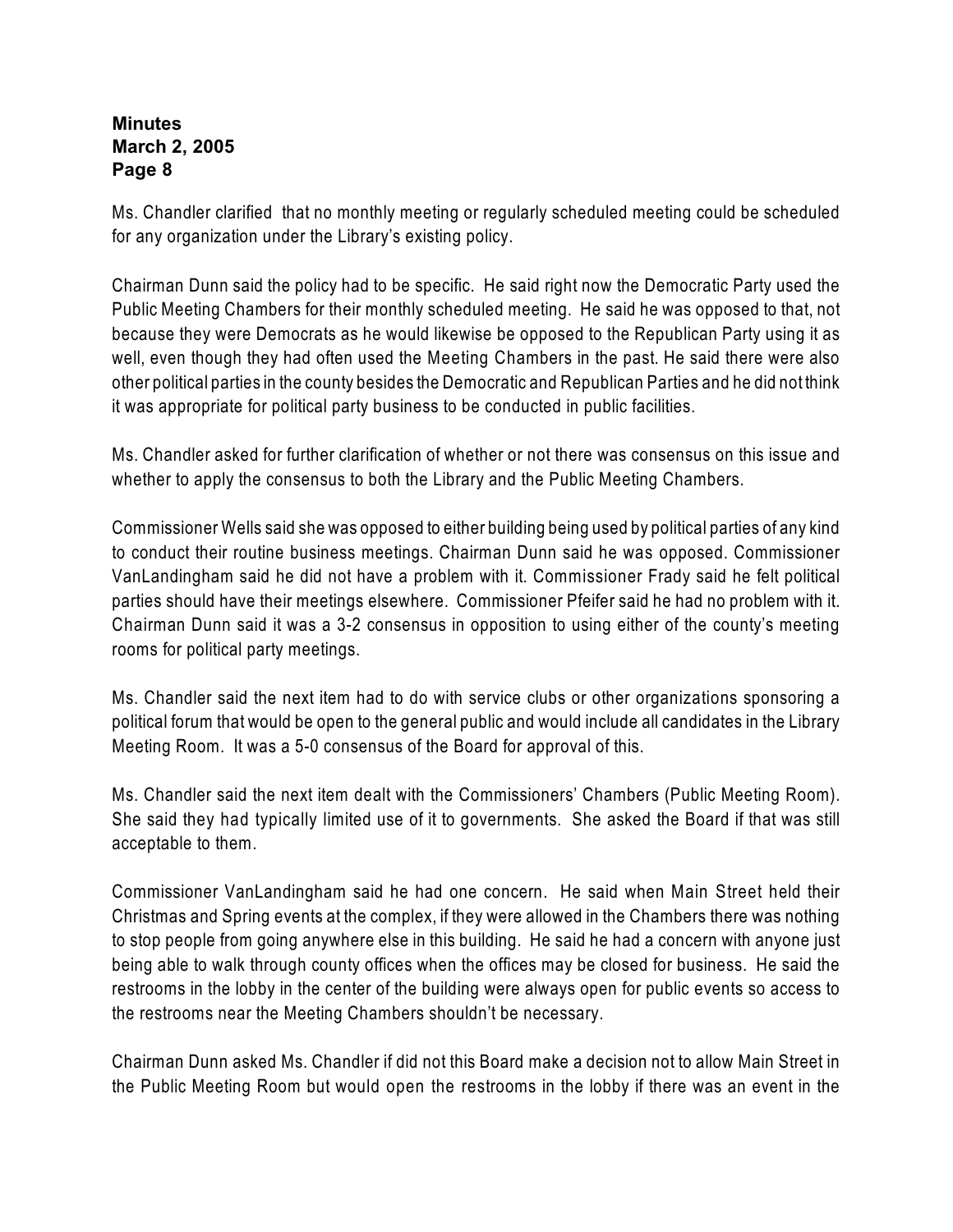parking lot. Ms. Chandler said that was correct but she wanted to make sure that was still acceptable with the Board. She said Main Street had not indicated they had any problem with not having access to the Meeting Room.

Ms. Chandler said the next item dealt with allowing political forums in the Public Meeting Room.

Commissioner VanLandingham said he was concerned there would be the same problem there as had occurred with Main Street's access to the Meeting Chambers.

Commissioner Wells said the consensus was no on allowing political forums in the Public Meeting Room but they could be allowed in the Library Meeting Room.

Ms. Chandler asked if they should open the Public Meeting Room for educational programs and events sponsored by local service clubs and organizations and non-for-profit agencies.

Commissioner Wells said she would rather the Meeting Room at the Library be used for such events.

Chairman Dunn said for several years they had allowed the American Legion to hold their speech competition in the Public Meeting Room. He said they gave patriotic speeches. He said he did not know if the Library Meeting Room would be sufficient for this event.

Commissioner Wells said it would be. The first time she attended this competition it was held at the Library and there were adequate accommodations.

Commissioner Frady said he just had a problem with groups having access to the rest of the building.

Ms. Chandler clarified that the consensus was no for allowing clubs and organization to hold events in the Public Meeting Chambers.

Ms. Chandler next said it had never been the County's practice to allow political rallies on County property under any circumstances. She asked the Board if they wanted to continue this policy.

Commissioner Wells said she wished to continue this practice. Chairman Dunn said he also agreed. He said some people had said the Board had allowed the use of the Gazebo, but he clarified that the Gazebo was City property and not the County's. The consensus of the Board was to continue with the practice of not allowing political rallies on any county-owned property.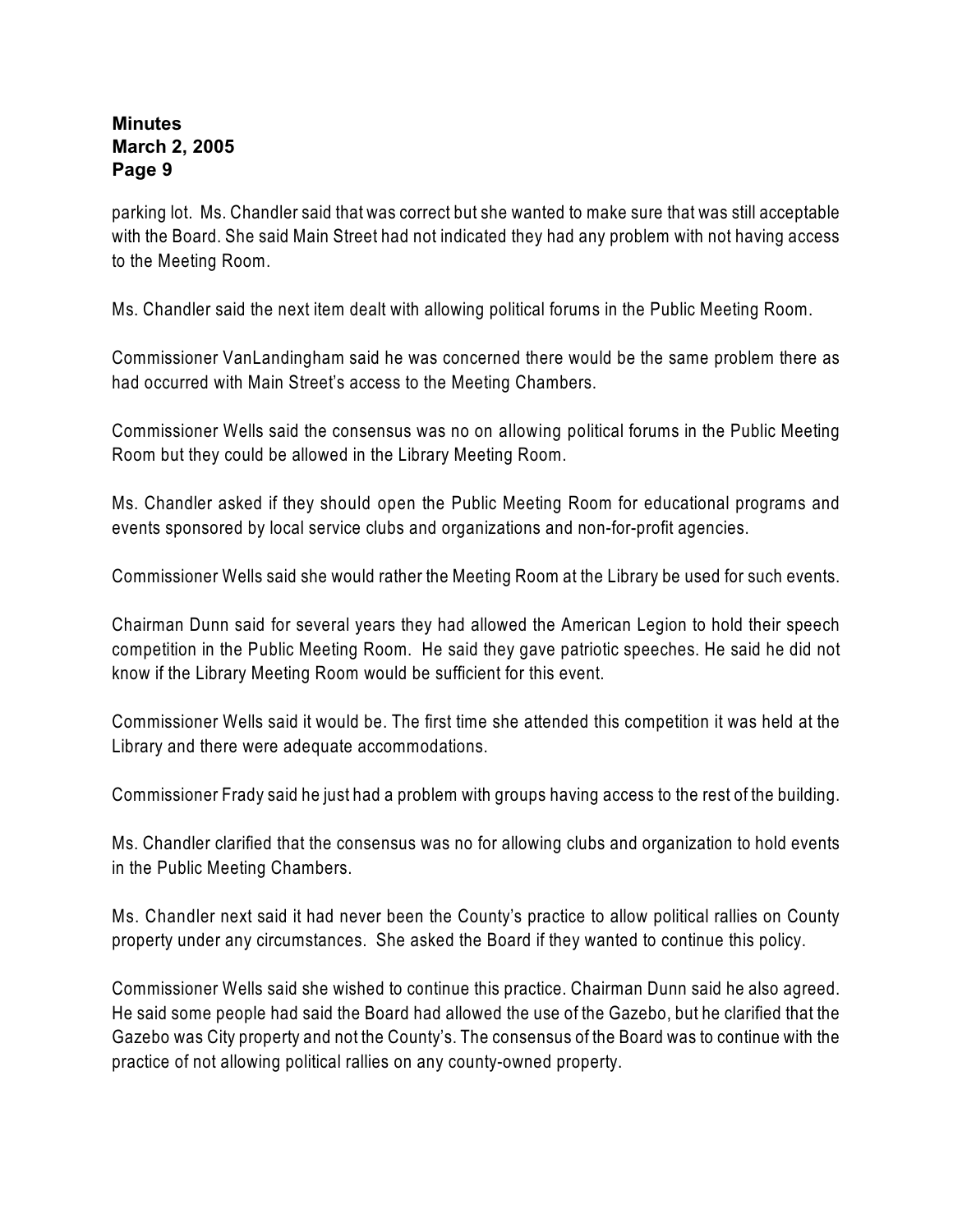Ms. Chandler said the County had a rigid policy that the Recreation Department used in regards to rent and clean-up deposits for their facilities that had worked well. It was the consensus of the Board to continue with these policies for recreation sites.

Ms. Chandler next asked about the policy for placement of signs on the northwest corner of the Old Courthouse lawn.

Commissioner VanLandingham said he did not have a problem with this as long as the signs met the established rules. He said it was "old timey" to see signs like that out.

Commissioner Pfeifer said he also did not have a problem with continuing as in the past.

Commissioner Wells said she did have a problem with this item. She said she would not want to allow bonafide businesses to place signs on the lawn, but she did not have a problem with non-profit organizations and the Board of Education and Main Street contributing to the old time involvement of the Old Courthouse Square. She said if anyone and everyone was allowed to put a sign on the lawn there would then be a problem of appropriateness, frequency and clutter. She said she would not have a problem with using the Old Courthouse corner for signs if it was for non-profit organizations, Board of Education and Main Street.

Commissioner VanLandingham said he was thinking about the United Way, the Joseph Sams School and agencies like that. He said if our established criteria is met he had no problem with anyone placing a sign on the lawn.

Commissioner Pfeifer asked where the playhouse groups fall.

Commissioner Wells said it would depend on whether they were not-for-profit or for-profit groups.

It was the consensus of the Board to allow the use of the Old Courthouse corner for signs for not-forprofit groups and other government entities only.

Ms. Chandler said there had been discussion that the Board's Executive Assistant or the County Administrator could approve or disapprove requests for use of county-owned properties and sign requests, once a new policy was adopted.

Commissioner Wells said if there was a policy in place then the staff was capable of enforcing it.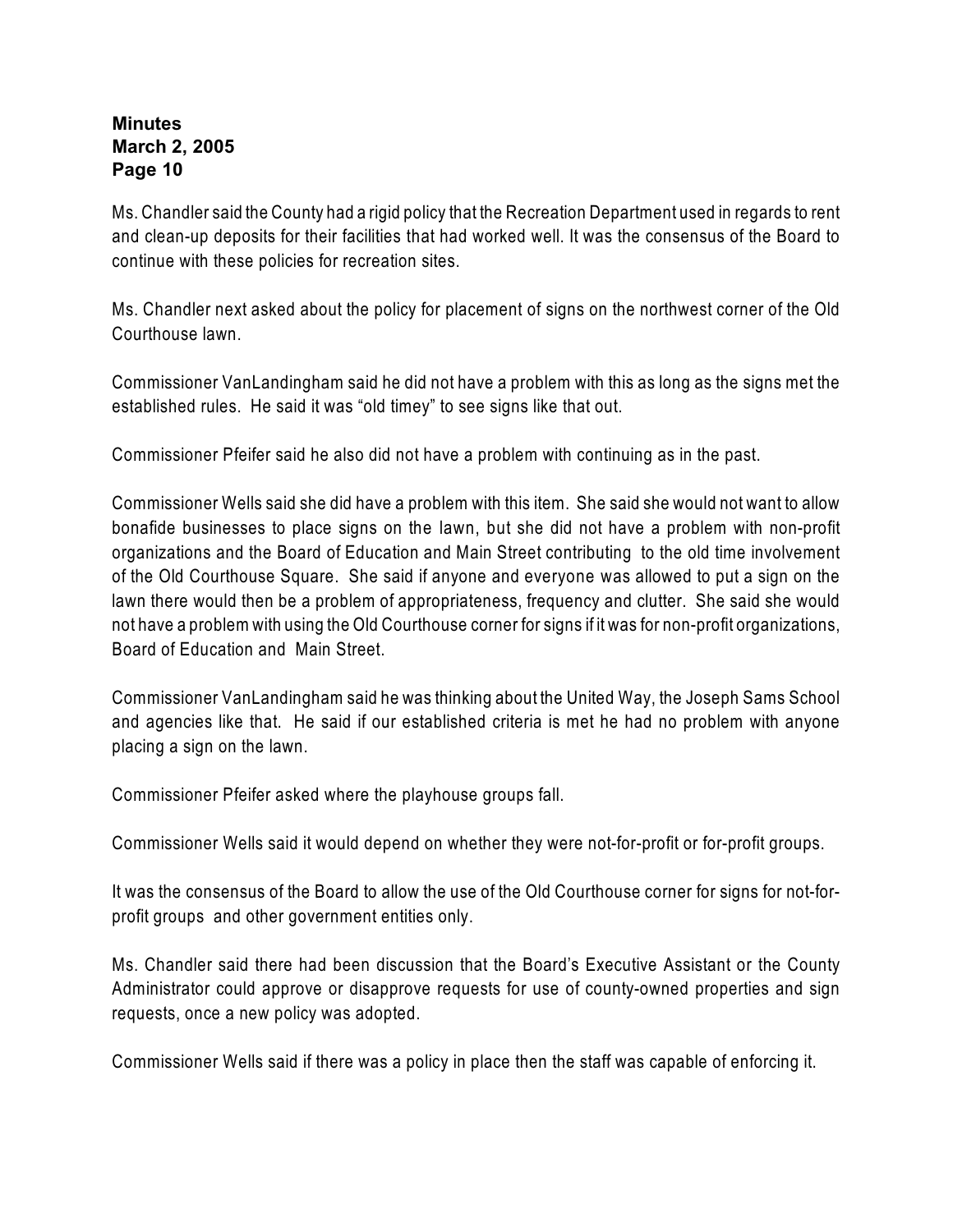Chairman Dunn said he agreed but if there was an exception to be considered then it would be brought to the Board for consideration.

Ms. Chandler next asked about the use of Heritage Park.

Commissioner Wells said she preferred the Park not be allowed to be used for anything other than a use by government group.

Commissioner Frady said if someone wanted to use a park there were parks to rent with outside shelters both on the north and south side of the county.

Chairman Dunn asked about churches. He said they were not-for-profit organizations.

Commissioner Wells said they did not say not-for-profits could use the Park, they said it would not be used for anyone other than a government group.

Commissioner VanLandingham asked if Heritage Park had just been built to look at or to enjoy. He said why not allow it to be used and enjoyed as it was intended. He said it was a perfect setting and centrally located in the county. He said he had been to several events out there and they had all been well attended. He said he had not seen any abuse in the use of the Park.

Commissioner Frady said if anyone could use it he would vote for a church to use it. He asked where the line should be drawn. He said if they let someone who was not authorized to use it then they would have to let every one use it.

Commissioner VanLandingham said it was no different from the Library. He asked what the difference was in using the Library and using Heritage Park.

Chairman Dunn said the church issue was very sensitive. He said they were prohibited now from putting Christmas displays of the Manger on public grounds. He said that was why he was concerned that the Board make a correct decision on this issue.

Commissioner Wells said if the Board allowed no one except churches then they as government were granting special privileges to churches.

Carol Chandler asked if use is limited to non-profits and churches, would the Board want them to be headquartered in Fayette County.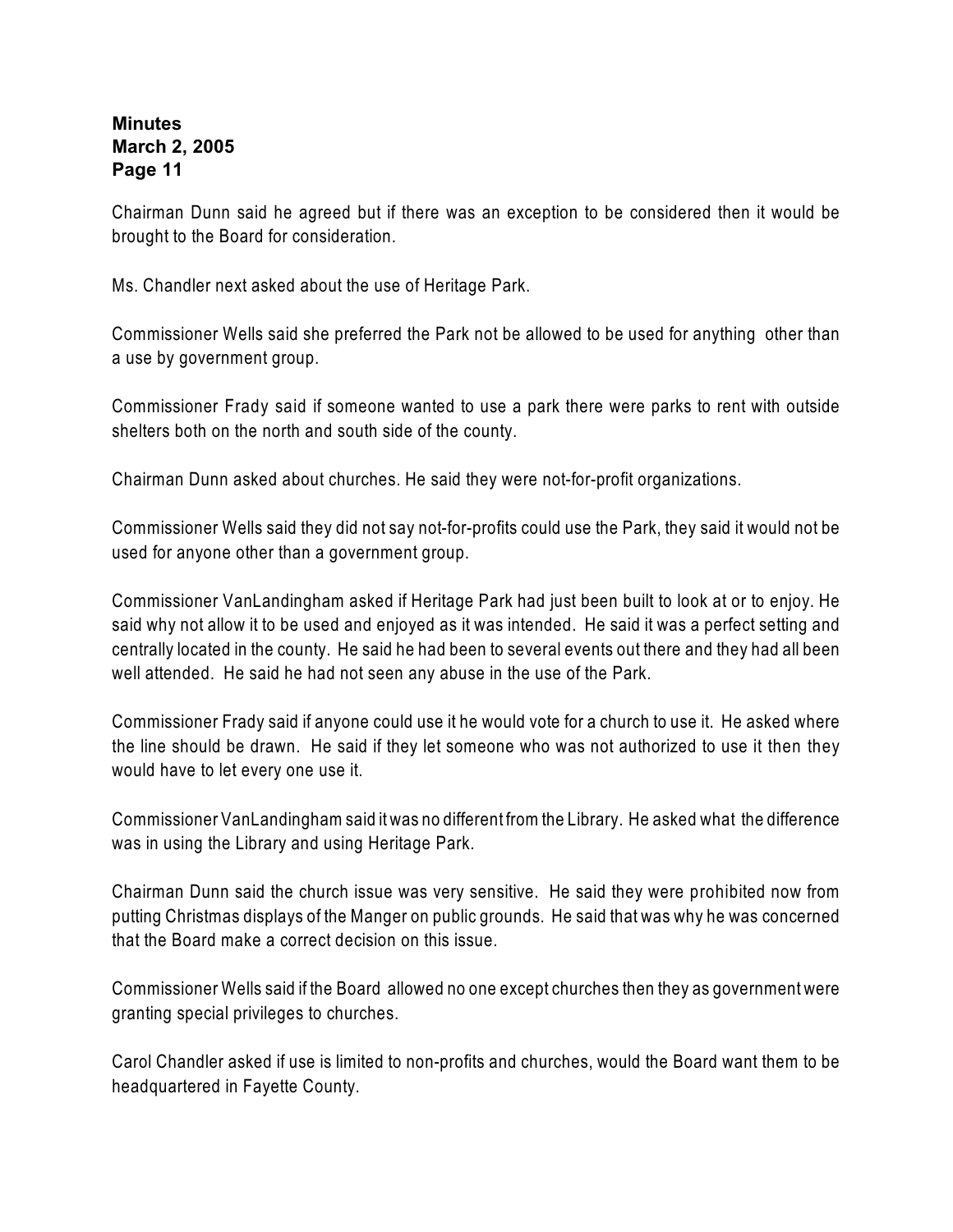Commissioner Frady asked County Attorney McNally if one group was allowed to use the Park and thus any and all groups must be allowed to use the facility, what the Board was opening itself up for.

Attorney McNally said he was not quite sure how to answer the question. He said if the question was if the county allows any political groups to use it then you had to allow all political groups to use it. He said if you allowed religious groups to use it you would have to allow all religious groups to use it. He said if the Board wanted to limit use to government organizations it would be prohibiting any and all others other than government organizations from using the facility. He added that the use of the term non-profit was a very broad term and was a broad category that a lot of businesses could fit into.

Commissioner Pfeifer said a group had to provide documentation from the Federal Government stating that they were a non-profit organization.

Commissioner VanLandingham said the Library already required organizations to present this documentation from the government also affirming non-profit status.

Attorney McNally said there was a difference between a non-profit organization and a charitable organization. He said a charitable organization fits under a different category in the IRS rules and must show that it does support charitable causes while a non-profit organization merely needs to show that it is paying profit to no one, which does not mean it cannot pay salaries and bonuses to individuals.

Commissioner VanLandingham said he saw no difference in the Library Meeting Room and Heritage Park. Commissioner Pfeifer agreed.

Chairman Dunn said they were trying to determine what the intent of the policy was so that staff would have something they could enforce. He said there was already placed on government some prohibitions. He said even though there were some things they would like to do around Christmas time they could not do. He said he felt they had to be particularly cautious when dealing with issues concerning religious practices..

Commissioner Frady said if the Park and lobby restrooms could be used instead of the Public Meeting Room it would keep people out of areas where access should be prohibited. He said there were very important business records and equipment in county offices that did not need to be disturbed. He said he did not have a problem with people using the Park.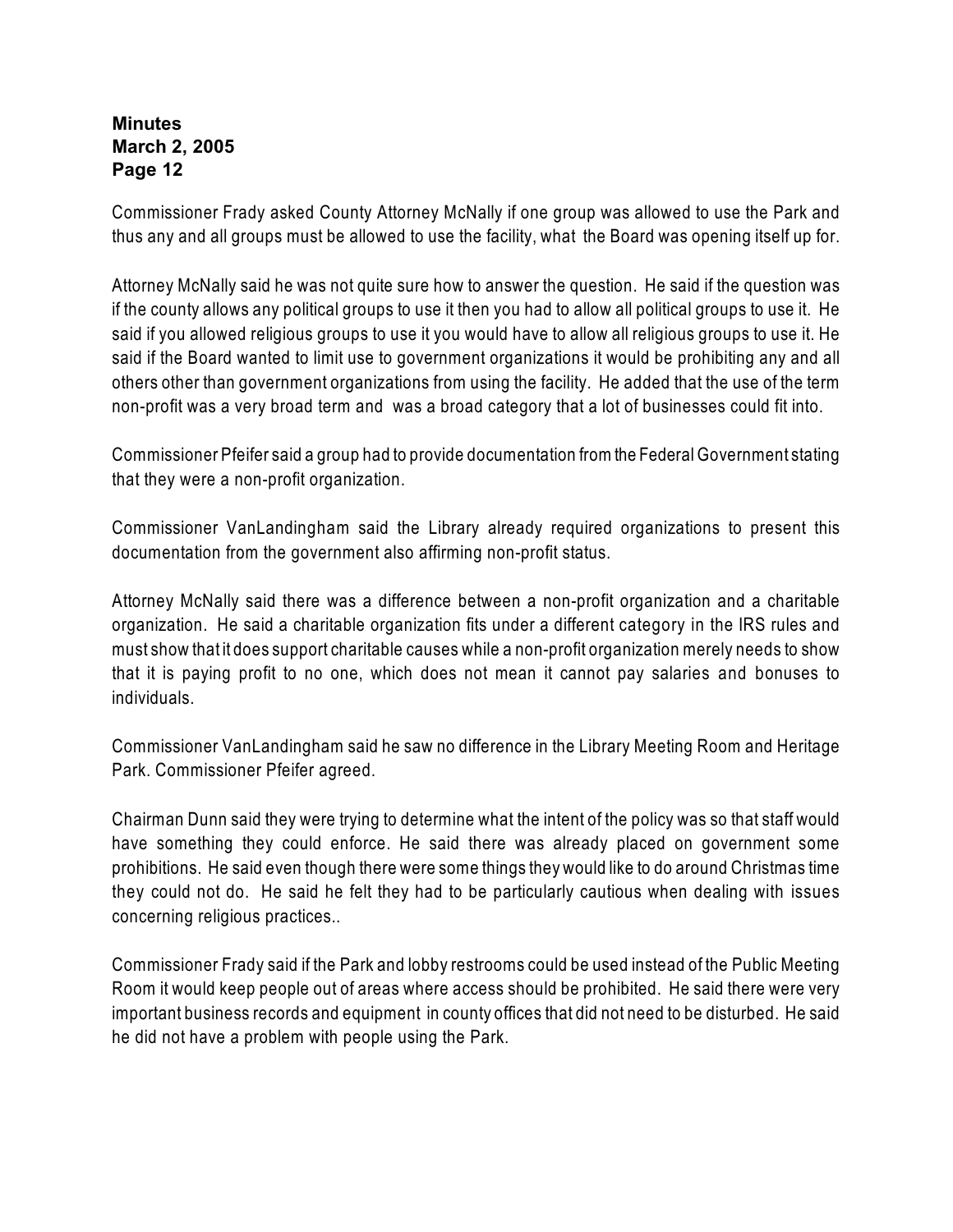Chairman Dunn asked how could they describe what was a church. He said the Constitution had put certain protections on groups that were not churches. He said they were treated as if they were religions or churches.

Commissioner Wells said a simple acclamation in today's society could determine what was a church.

Attorney McNally said in response to the question, any group of people could hold themselves out to be a church, even if they were not recognized as a not-for-profit organization by the IRS. He said that would not stop two people for saying that they were a church.

Chairman Dunn asked if the law would protect anti-church groups just as much as church groups.

Attorney McNally responded that the Board would need to be prepared if they were going to allow church groups to use the facilities they would need to give equal time to those who may want to protest against a church. He said you could not say yes to churches and not allow groups that say there is no God to also use the Park.

Commissioner VanLandingham said he did not have a problem with that and that he would like to know who those people were.

Commissioner Wells said there was a difference between using the Library and the Park. She said the Library was a confined area where people could go in and conduct their business. She said it was not out in the public where some volatile issue might encourage other people to get involved. She said at the Park, people could simply do this to get emotions high, to get people involved in order to stir up issues. She said in the Library we have fire codes which control the number of people allowed, a much more contained area and less visibility. She said there was a lesser chance of creating a scandalous or emotional environment than if done at the Park. She said in using the Library, people were still able to use government facilities. She said people could still enjoy the Park, but the County would be excluding some of the activities that perhaps had been allowed there in the past.

Chairman Dunn said he also had enjoyed many wonderful activities at the Park. He said they were sponsored by Main Street and these activities could still be held there, since Main Street is government. He said, further, the one thing that bothered him the most was having to say no to an activity that has in the past included many of the churches at Christmas time. He asked if Main Street could have a religious activity.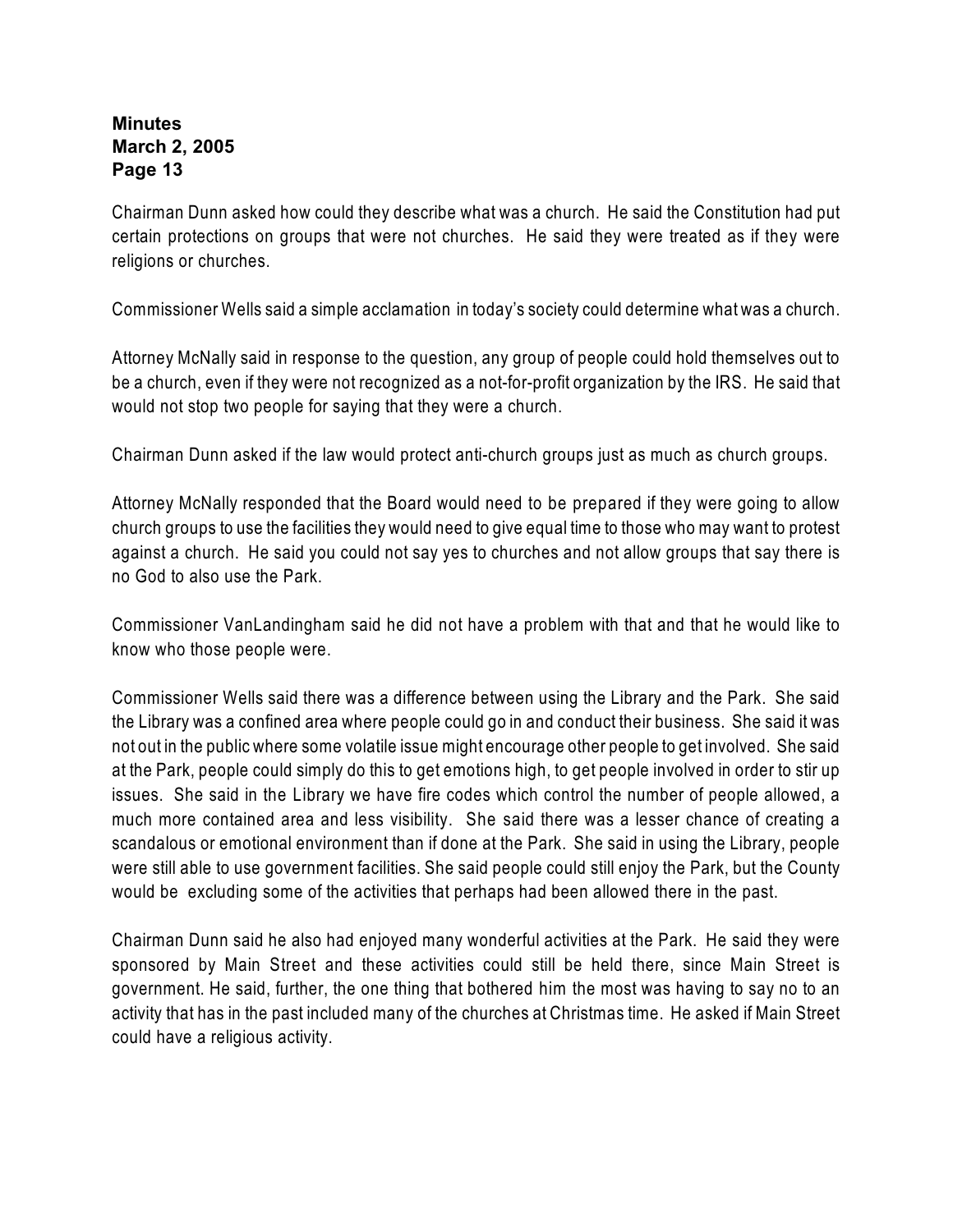Commissioner Wells confirmed that they would be able to because they were a government agency. She also said she felt the Board would be opening a huge can of worms by making any exceptions by letting anyone except government entities use Heritage Park for activities.

Commissioner Frady suggested they insert a note saying the Park could only be used for activities for two weeks during the Christmas season.

Commissioner Wells responded that people could then say they did not recognize Christmas and ask why they could not use the Park for two weeks another time of the year. She said for citizens with other religious affiliations the two weeks at Christmas time would not be significant for them.

Commissioner VanLandingham said it seemed to him that they were trying to protect something that did not need protecting. He said if taxpayers paid to construct the Park, could the Board restrict its use. He said he was not qualified to say which activities were bonafide. He said using a public facility such as a park was perfectly logical to him and that he did not have a problem with it at all if they operated within the parameters that the Board set. He said he thought the Board could do that and maintain the integrity of the Park.

Commissioner Pfeifer said the reason he went along with restricting the use of the Chambers was for security reasons and that was true for the Justice Center as well. He said he did not feel that was true for Heritage Park.

Commissioner VanLandingham said if it were to become a problem they could change the policy, but to prohibit use now would be wrong.

Commissioner VanLandingham asked for a consensus.

Commissioner Frady asked if some Board members were suggesting that the same groups be allowed to use Heritage Park that would be allowed to use the Library Meeting Room and the Courthouse lawn for signs.

Chairman Dunn clarified there was a 3 to 2 consensus to allow use of Heritage Park by the same groups that would be allowed to use the Library Meeting Room and the Courthouse lawn for signs, with Commissioner Wells and Chairman Dunn speaking in opposition.

Commissioner Wells said she would like to see a cleaning deposit required.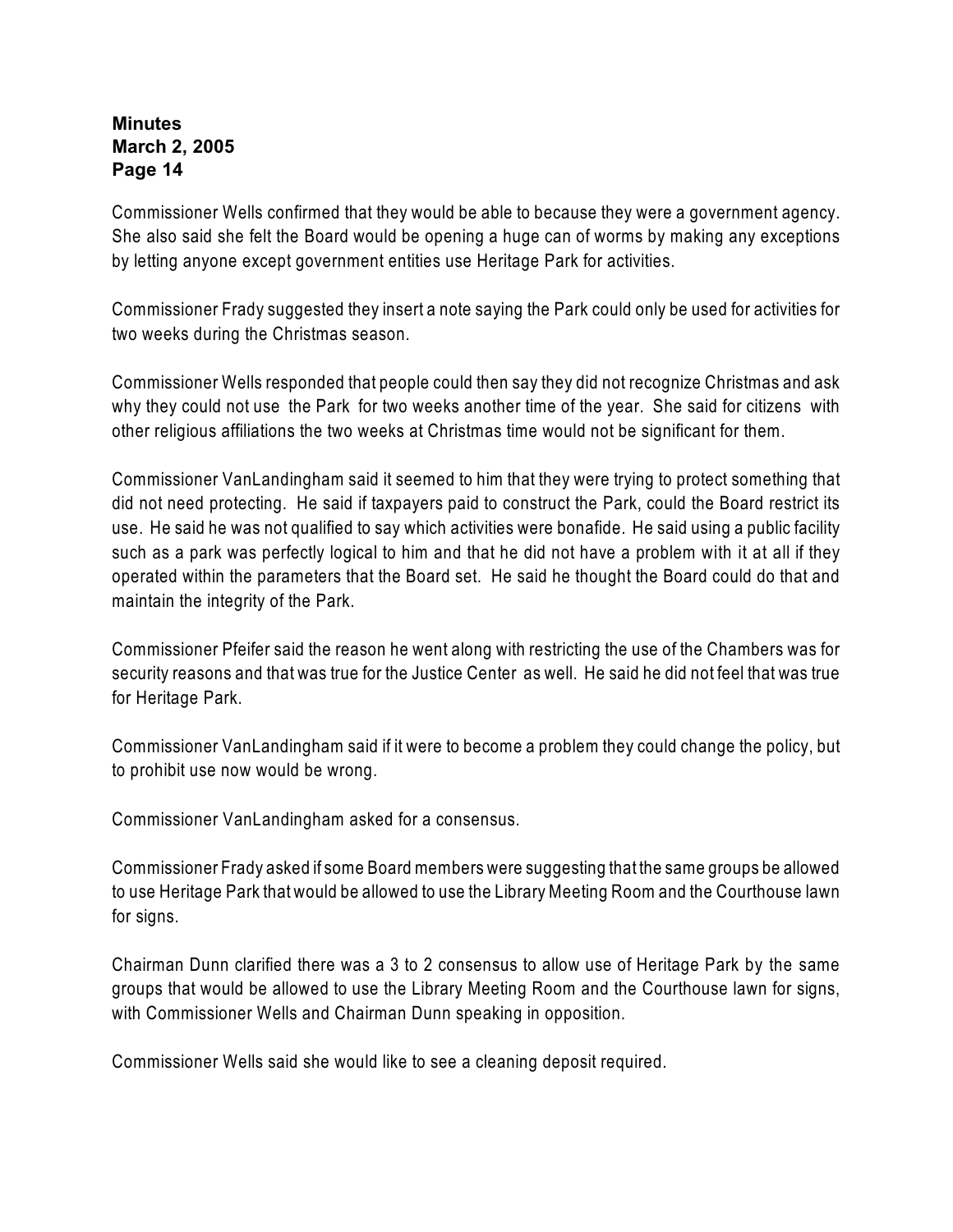Commissioner VanLandingham said he would also like to see a damage deposit established.

Ms. Chandler said a recommendation would be made in the document that would be presented for the Board's adoption.

Chairman Dunn confirmed with Carol that a policy would be drafted for the Board to vote on. She responded that was correct. She said the attorneys would take this information and develop the policy that would be brought back to the Board for their final review and adoption.

Commissioner Wells thanked Carol for her time she put in on this. She said it was something that was not easy for anyone and she appreciated Carol persevering to get a policy finalized.

## **PROPOSED ANNEXATION:**

Aaron Wheeler, Director of Zoning, read the consideration of proposed annexation by Fayetteville for two (2) one-acre lots for Bevans Enterprises in North Fayette Business Park.Mr. Wheeler said this was one of the nine lots that was not annexed in the mid 1990's. He said it consisted of two lots with one owner. He said they wanted to run a kennel on the facility. He said staff was recommending approval.

Chairman Dunn said this was part of the annexation dispute process that was still used. He said they had until March 15 to answer the City as to whether they had a legitimate land use objection to this or not.

Commissioner Wells said she did not see that the Board had a bonafide reason to object to this.

Chairman Dunn said it was consistent with what was there.

Motion was made by Commissioner VanLandingham, seconded by Commissioner Wells, that the Board had no land use objection to the proposed annexation. Motion carried 4-0 with Commissioner Frady absent for the vote.A copy of the request, identified as "Attachment No. 1" follows these minutes and is made an official part hereof.

## **401(a) AND 457(b) EMPLOYEE BENEFIT PROGRAMS:**

Connie Boehnke, Director of Human Resources, stated that the Board had before them a proposal to adopt a resolution to provide employees with more flexibility in their 401(a) and 457(b) plans as far as investing and deferral options. She said the changes were that currently access was limited to decreasing deferrals and transferring investment options to quarterly, and this would allow it to be provided monthly.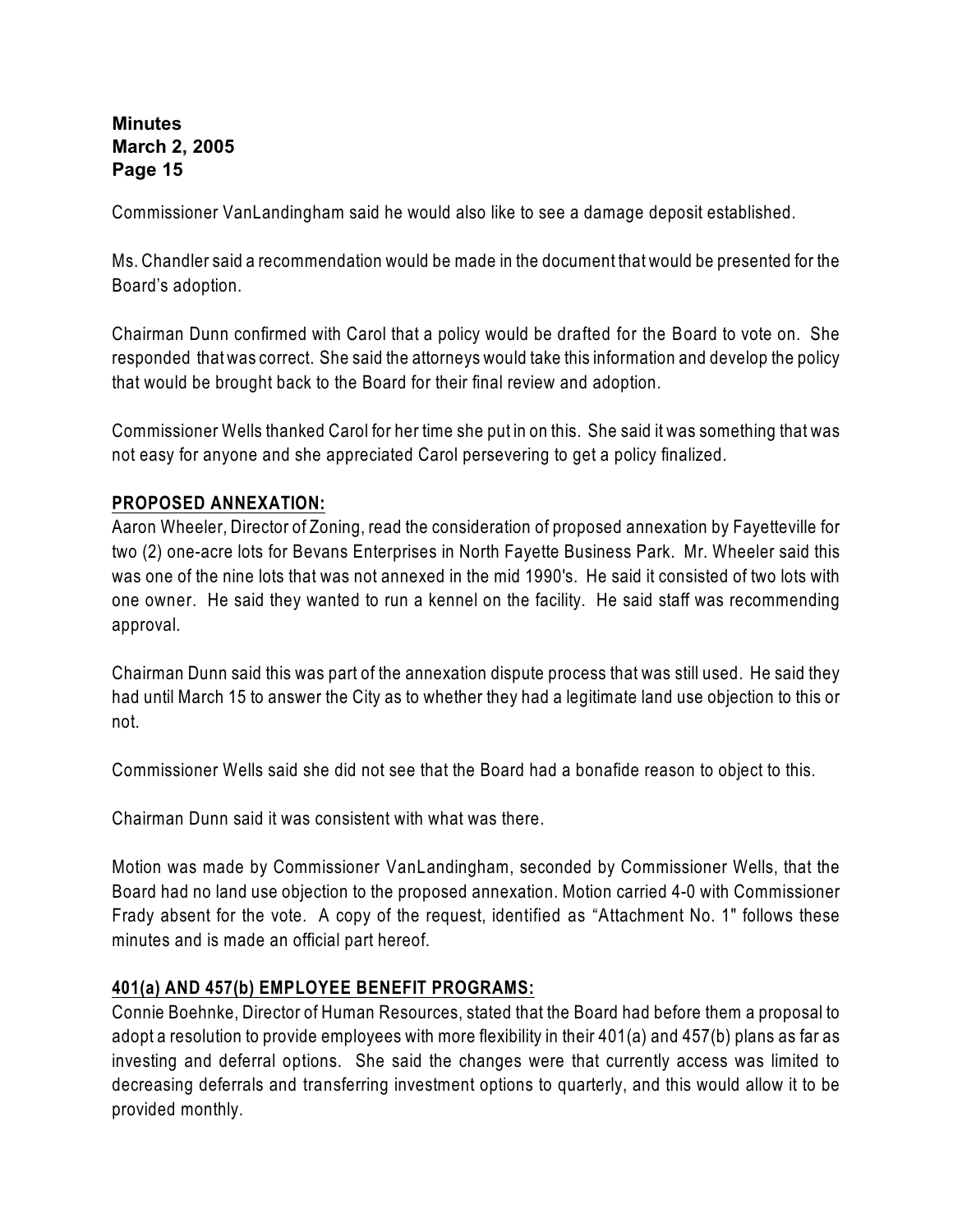Commissioner Wells said the only question she had was stopping and starting this on a monthly basis. She said she thought that would be an accounting nightmare.

Ms. Boehnke as of over a year ago, they now held monthly benefit meetings. She said this would not add to administrative work. She said the changes would take place the first of each month.

Commissioner Frady asked if they were trying to change their investments. Ms. Boehnke said that was correct. He asked who was going to help the employees make the investments. Ms. Boehnke said they could go online or they could talk with the County's Financial Advisor or a Hartford representative.

Commissioner VanLandingham asked how many quarterly changes did they have right now. Ms. Boehnke said she did not have that data with her. She said on a quarterly basis she said there were probably 30 to 40.

Commissioner Wells said they had to be careful not to assume the maternalistic role in this. She said she agreed it was not to their advantage to move funds like that, however, it was their funds, so if they wanted to take their money and move it, they were adults and should be able to do that.

Commissioner VanLandingham said his concern was the burden these transactions would place on staff. He said he was first told that there would be no burden. He said he did not see how there would not be an added workload.

Chairman Dunn said what concerned him was the starting and stopping of this on a monthly basis. He said that changed not only what had to be done but it also changed the tax liability for the County. He said this was pre-taxed dollars.

Mark Pullium, Division Director of Business Services, said it would only be a computer entry on the part of staff.

Motion was made by Commissioner Wells, seconded by Commissioner Pfeifer, to approve the amendment as presented. Motion carried 5-0. A copy of the resolution, identified as "Attachment No. 2", follows these minutes and is made an official part hereof.

**CONSENT AGENDA:** Motion was made by Commissioner Wells, seconded by Commissioner VanLandingham, to approve the Consent Agenda as presented. Motion carried 5-0.

## **AMENDMENT OF ANIMAL CONTROL BUDGET:**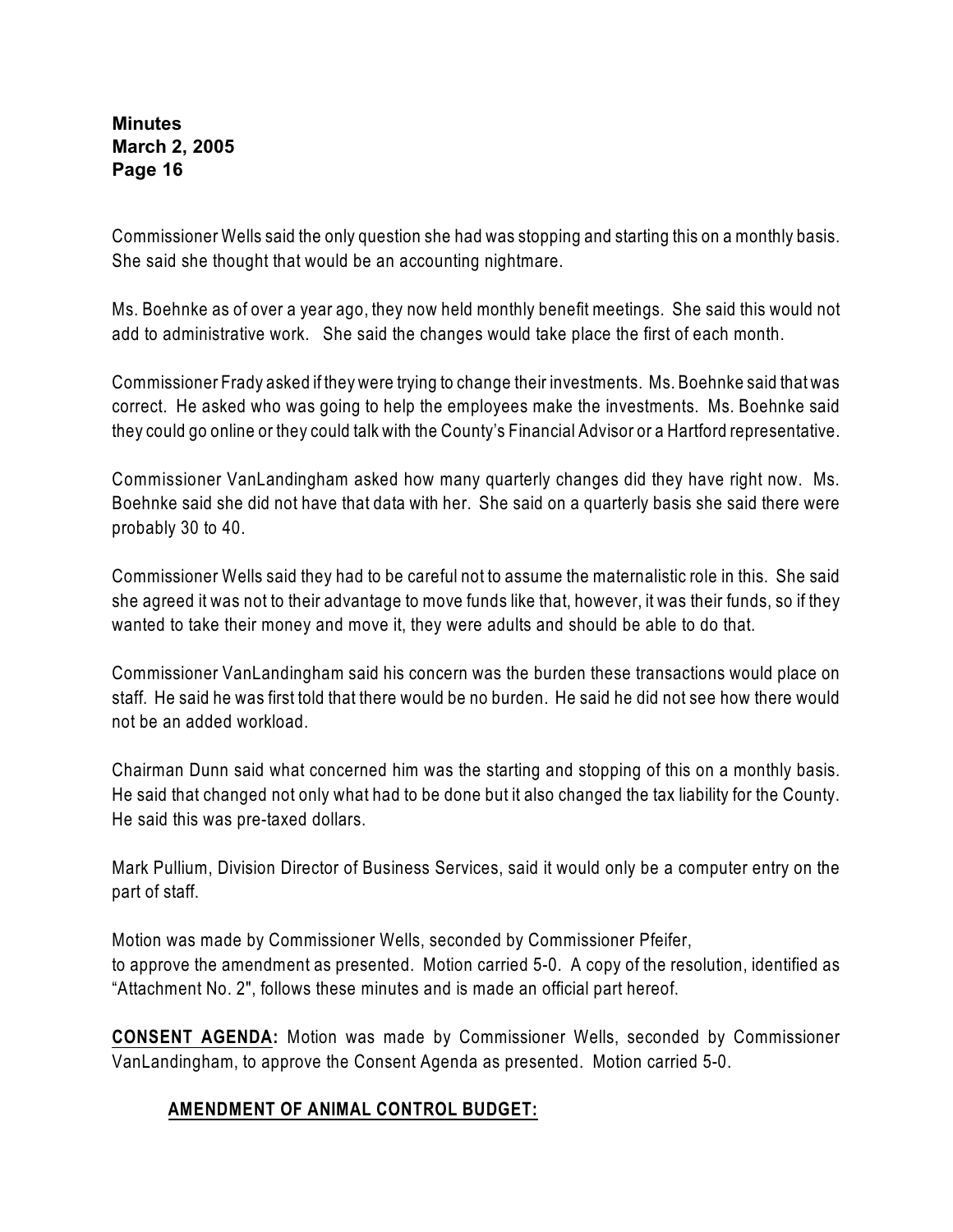Approval of request from Animal Control to amend the FY2005 budget to increase revenue and expenditures by \$50 for donation received.A copy of the request, identified as "Attachment No. 3", follows these minutes and is made an official part hereof.

## **TRANSFER TO THE FIRE FUND:**

Approval of request to transfer into the Fire Fund the balance from closed CIP fund #354 Fire Station Construction \$332,563.96.A copy of the request, identified as "Attachment No. 4", follows these minutes and is made an official part hereof.

# **WATER COMMITTEE RECOMMENDATION:**

Approval of Water Committee recommendation to install 800 feet of pipe between Holly Grove subdivision and Wilshire subdivision to improve water service.A copy of the recommendation, identified as "Attachment No. 5", follows these minutes and is made an official part hereof.

# **PAVING OF QUARTERS AND SNEAD ROADS:**

Ratification of required Department of Transportation right-of-way documents for the paving of Quarters and Snead Roads. A copy of the documents, identified as "Attachment No. 6", follows these minutes and is made an official part hereof.

# **MALLETT CONSULTING TO PROVIDE SERVICES:**

Approval for Mallett Consulting, Inc. to provide project management and construction inspection services for the proposed senior center facility. A copy of the proposal, identified as "Attachment No. 7", follows these minutes and is made an official part hereof.

# **CLASS TO BE HELD IN THE LIBRARY MEETING ROOM:**

Approval to allow the Georgia Chapter of the Embroiderer's Guild of America to hold a class in the Library Meeting Room on May 7 from 9 am until 4 pm. A copy of the request, identified as "Attachment No. 8", follows these minutes and is made an official part hereof.

# **AMENDMENT OF FY2005 BUDGET:**

Approval of request to amend the FY2005 budget for change order of \$1,000 to bid #456 crowning of soccer field #5 to cover increase cost of sand and freight. This project was delayed due to failure of septic system. A copy of the request, identified as "Attachment No. 9", follows these minutes and is made an official part hereof.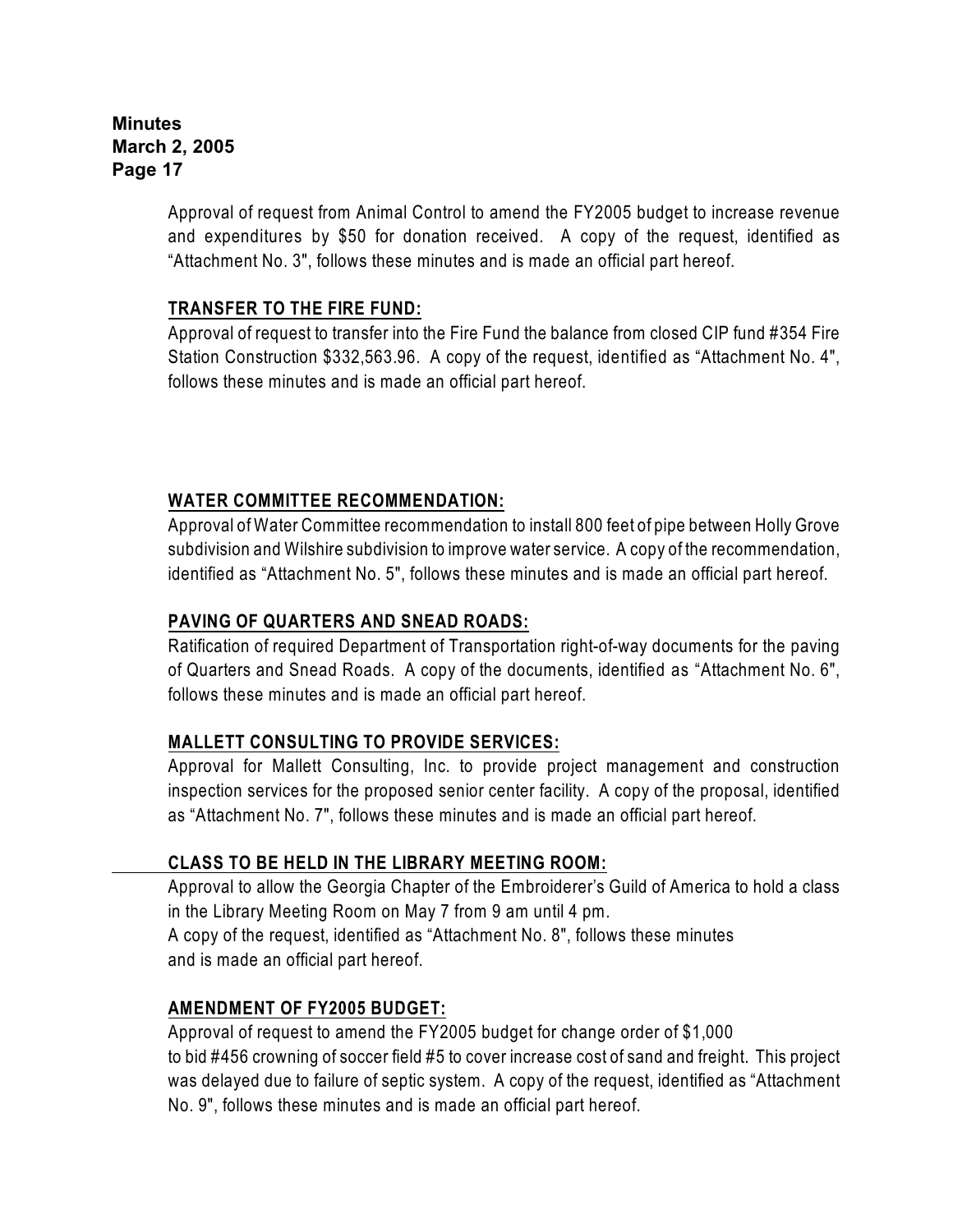## **APPROVAL OF BOARD MINUTES:**

Approval of minutes for Board of Commissioners meeting held on February 10, 2005.

#### **PUBLIC COMMENT:**

Members of the public are allowed up to five minutes each to address the Board on issues of concern other than those items which are on this evening's agenda.

There was no public comment.

## **STAFF REPORTS**

Mark Pullium: Mr. Pullium said he had five banking resolutions and five sets of signature cards to establish and authorize the Acting County Administrator, Christine Venice, to sign various checks and be a signatory on various bank accounts that are necessary to carry out ongoing operations of the County. He said the five bank accounts were the concentration account, investment account, workers compensation/self insurance account, special revenue and library construction account, and the payroll account.

Motion was made by Commissioner Wells, seconded by Commissioner Dunn, authorizing the Acting County Administrator to serve as signatory on five County bank accounts. Motion carried 5-0.

Jack Krakeel: Chief Krakeel said it was his pleasure to introduce to the Board the new Chief Marshal, Ed Collins. He said it was an exhaustive process in selecting the new Chief Marshal. He said Chief Collins had over 35 years of law enforcement experience and held a Bachelor's and Master's degree in Criminal Justice and also was an adjunct professor of Criminal Justice.

Chief Collins remarked that he was really glad to be here. He said he had lived in the area for 45 years and considered this his home.

Carol Chandler: Ms. Chandler stated she was asking for consideration of the Board to install recording equipment into the Commissioners' Conference Room. She said the room was used for budget hearings, workshops, and the Planning Commission held their workshops in this room. She said without recording equipment it was very difficult for the clerks to record from the table top device now being used. She said she was asking for software identical to what was used in the Chambers and to be allowed to set up a fixed work station in the corner of the room, and install microphones in the ceiling. She said the price to do this was actually less than what it was a year ago. She said she had an estimate of \$3,700 and not to exceed \$4,000.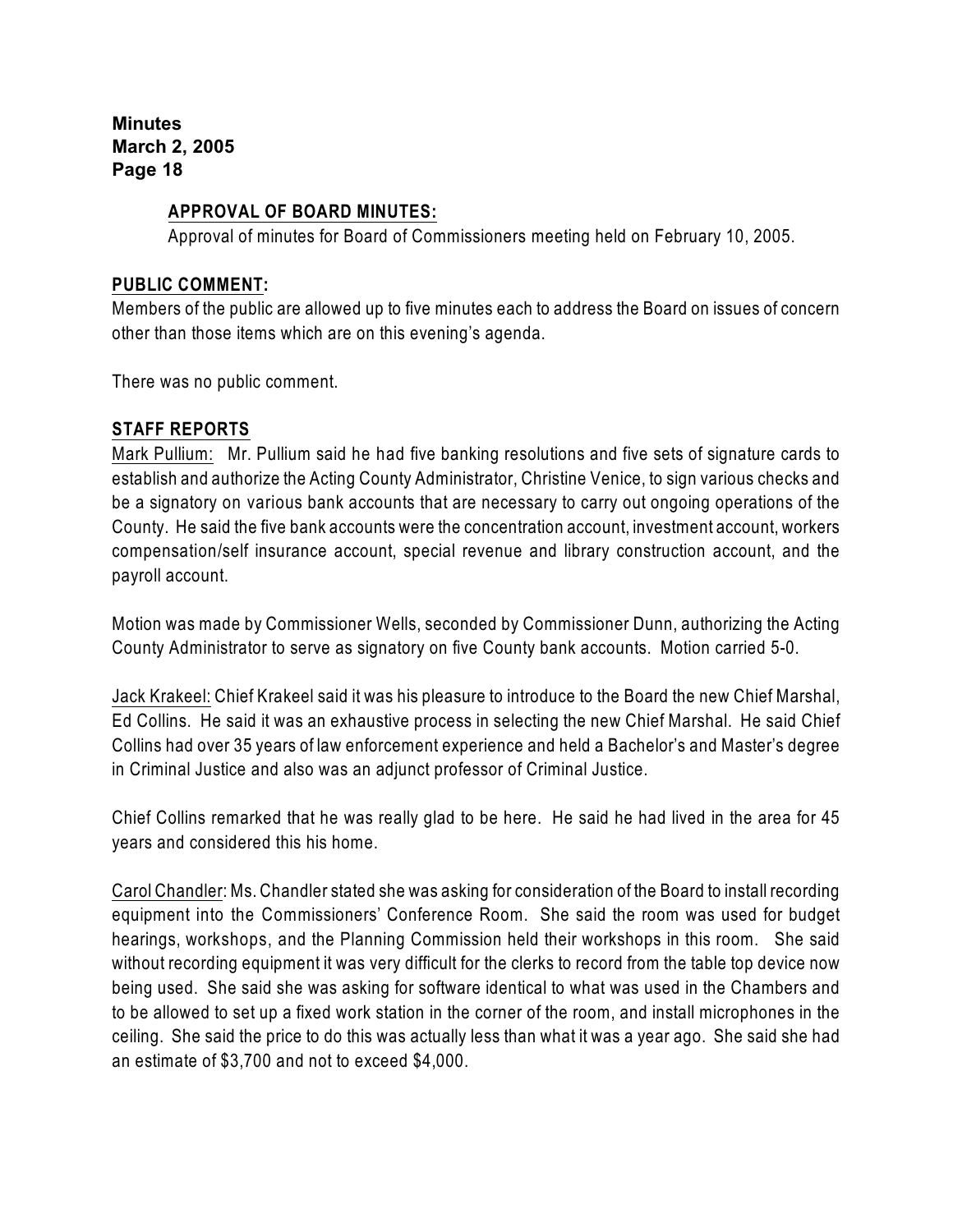Motion was made by Commissioner Frady, seconded by Commissioner Wells, to install recording equipment in the Commissioner's Conference Room for an amount not to exceed \$4,000. Discussion followed.

Commissioner VanLandingham asked that if two microphones would be adequate.

Ms. Chandler said that according to information received from Russell Prince of Information Services, the devices used are very small, fit into the ceiling and are very sensitive. He said the vendor indicated we could probably get by with one microphone, but since the table was so long and at times the room was full of people, we felt the computer would pick up the sound much better with two microphones.

Motion carried 5-0.

Attorney McNally: County Attorney Bill McNally asked for an Executive Session to discuss two legal items.

Commissioner VanLandingham: Commissioner VanLandingham asked for an Executive Session to discuss one legal item.

Motion was made by Commissioner VanLandingham, seconded by Commissioner Wells, to adjourn to Executive Session to discuss three legal items. Motion carried 5-0.

**LEGAL:** Commissioner Frady discussed a legal item with the Board and the County Attorney.

The Board took no action on this matter.

**LEGAL:** Attorney McNally advised the Board on a legal matter.

Motion was made by Commissioner Wells, seconded by Commissioner Frady, for the County Attorney to proceed in this matter.Motion carried 5-0.

**LEGAL:** Attorney McNally advised the Board on a legal matter.

The Board took no action on this matter.

**EXECUTIVE SESSION AFFIDAVIT:** Motion was made by Commissioner Wells, seconded by Commissioner Frady, to authorize the chairman to execute the Executive Session Affidavit affirming that three legal items were discussed in Executive Session. Motion carried 5-0. A copy of the Affidavit, identified as "Attachment No. 10", follows these minutes and is made an official part hereof.